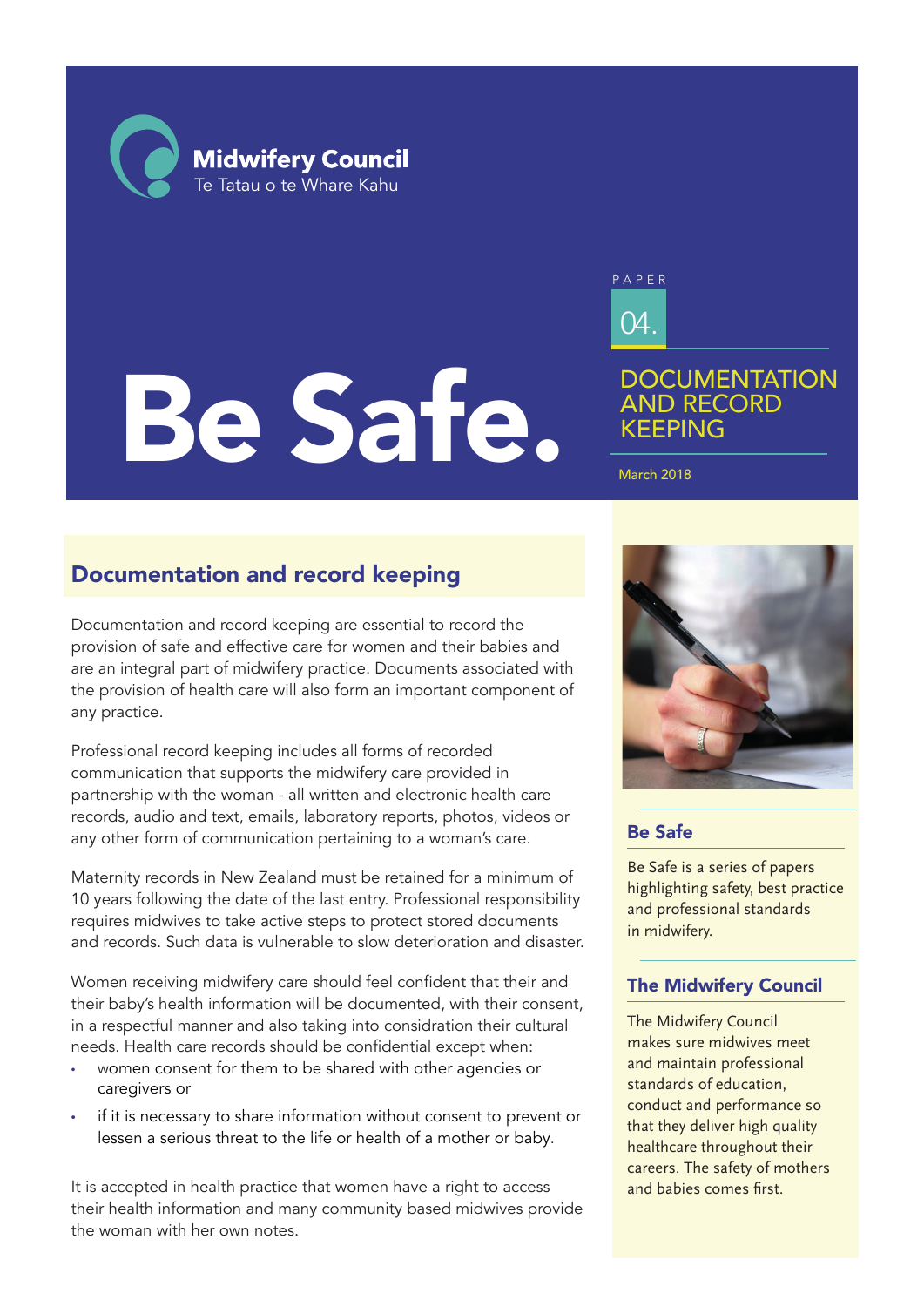# Professional documentation includes

- Detailed assessments and clinical findings.
- Discussions of care and information provided with the woman.
- Discussions and consultations with health professionals, including care plans.
- Evidence of informed choice and consent.
- Care decisions with rationale.
- Any medication or treatment prescribed.
- All administrative requirements eg dates, time, identifying information.
- Name and designation of health professionals consulted and/or referred to.
- Any referrals.

Documentation should occur at the time that care is provided. Notes written in retrospect should be identified as such.

## Professional record keeping/storage

All midwives are required to work within the appropriate frameworks for documentation or other communications which relate to their practice environment. Midwives are expected to ensure that health records are maintained kept and stored in accordance with relevant legislation outlined below.

## Electronic record and storage systems should include:

- Pass word-protected computer-based/electronic information
- Regular maintenance of computer/other electronic equipment. Electronic data must be retrievable and readable at all times
- Regular back-ups of computer records in case of technical difficulties
- Up to date virus protection, future proofing and encryption
- Due care with portable electronic devices.

#### **Confidentiality**

- Be aware of legal requirements and guidance regarding confidentiality, and make sure your practice is in line with national and local policies.
- Be aware of the rules governing confidentiality when supplying and using data for secondary purposes.
- Follow local policy and guidelines when using records for research purposes.
- Don't discuss people in your care where you might be overheard, nor leave records, either paper or digital, where they might be seen by others.
- Don't take or keep photographs of any woman or their family which are not clinically relevant.

Paper 04 March 2018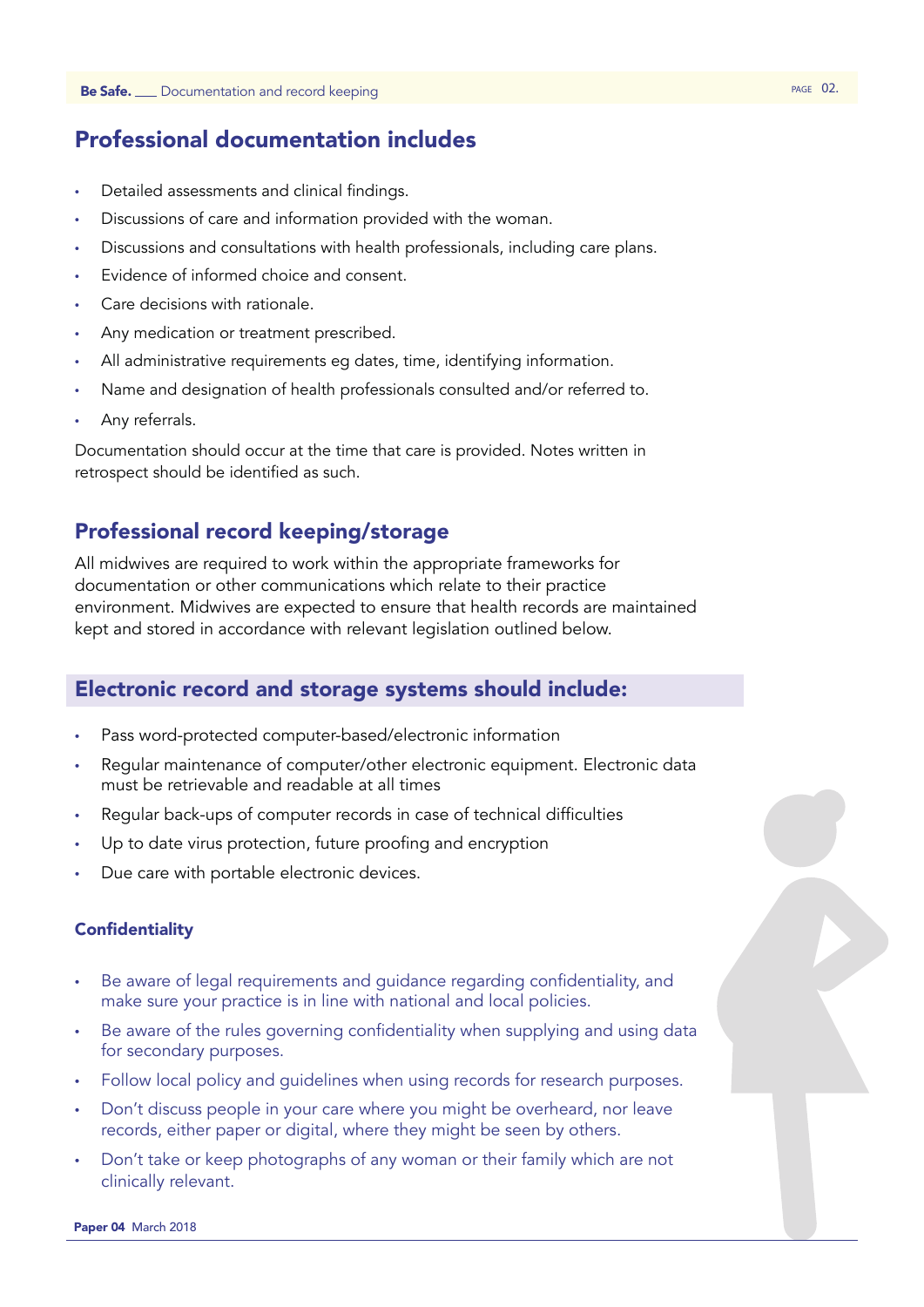## Other record and storage systems should include:

- An easy and accessible filing system that that is lockable and protects the records from intruders and destructive sources eg fire, water, earthquake.
- Disposing of information securely eg fine shredding. NB Most shredders used in home may not provide the level of destruction required for health records.
- In the case of an unexpected event (eg the midwife becomes seriously unwell), appropriate arrangements need to be made to take responsibility for the safe transfer of the health records to maintain continuity of care.
- In the case of planned events (eg the midwife retires), appropriate arrangements are made for the records if the midwife is unable to continue to take responsibility. An option is that the woman can have her notes returned to her.
- The midwife should keep a schedulle of the actions taken.
- An accurate summary should be retained where there is concern that the material on which the total health information may deteriorate before the minimum 10 years.
- In the case that the midwife dies and prior arrangements were not made for the retention of her clinical records, the Executor of the estate or Power of Attorney should endeavour to return records to the women
- In the case that a woman dies, the midwife may seek legal advice regarding the health care record.

#### Quality assurance processes

Midwives are encouraged to consider a self or peer audit of their documentational and health record management systems/storage. This will highlight areas where improvements may need to be made. Peer review of professional documentation has been shown to be the most effetive method of improving clinical practise.

#### Relevant legislation

- Code of Health and Disability Services Consumers' Rights
- Health Information Privacy Code (1994)
- Health (Retention of Health Information ) Regulations (1996)
- Health Practitioner Competence Assurance Act (2003)
- Privacy Act (1993)
- Medicines Act (1981)
- Misuse of Drugs Act (1975)

Documentation should occur at the time that care is provided.

Electronic data must be retrievable and readable at all times.

Virus protection, future proofing and encryption must be kept up to date at all times.

This content of this document may change if legislative changes render it obsolete before the review date of 2020.

Paper 04 March 2018